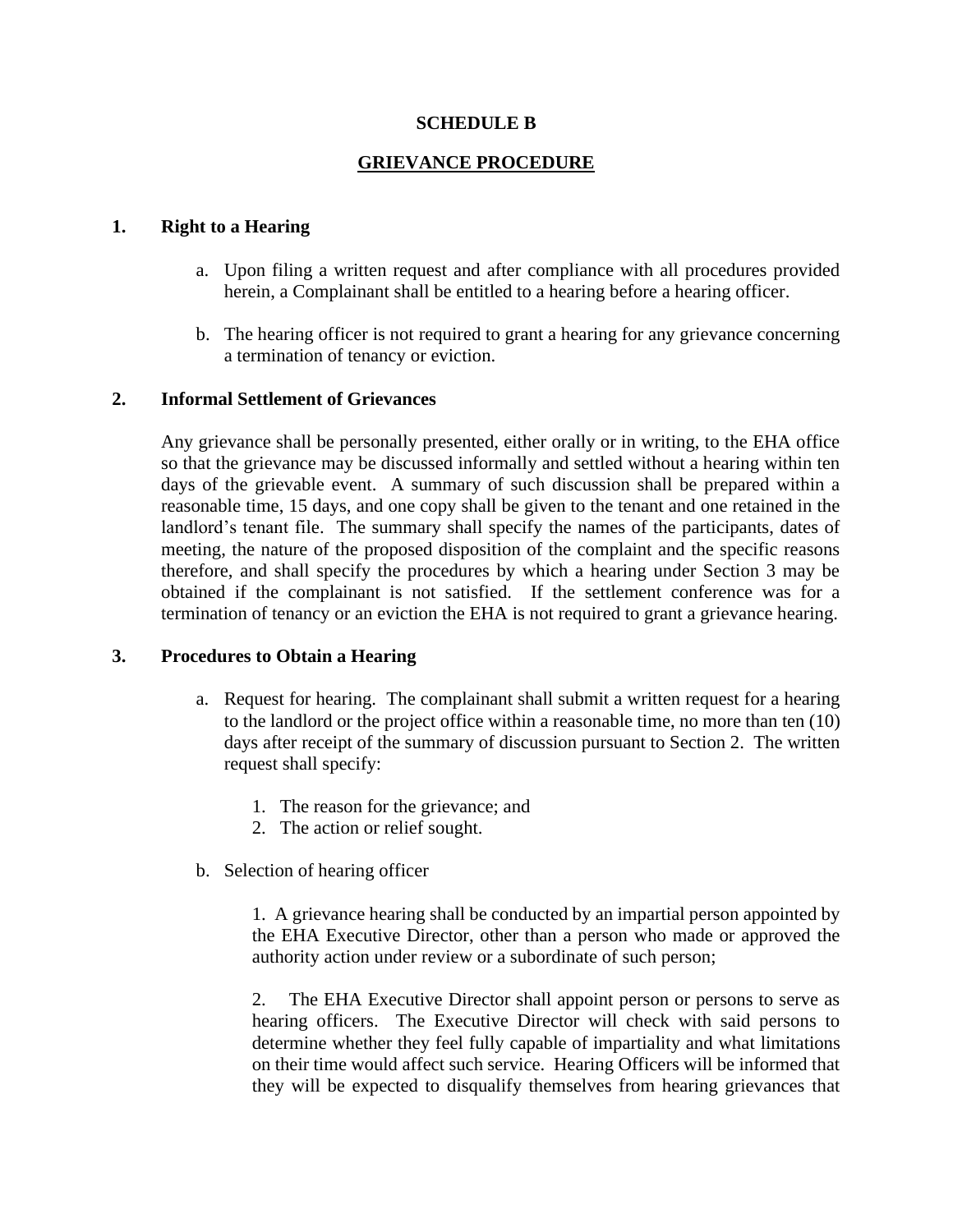involve personal friends, other residents of developments in which they work or reside, or grievances in which they have some personal interest.

- c. Failure to request a hearing. If the complainant does not request a hearing in accordance with this paragraph, then the landlord's disposition of the grievance under Section 2 shall become final provided, that failure to request a hearing shall not constitute a waiver by the complainant of his right thereafter to contest the landlord's action in disposing of the complaint in an appropriate judicial proceeding.
- d. Hearing prerequisite. All grievances shall be personally presented either orally or in writing pursuant to the informal settlement procedure prescribed in Section 2 as a condition precedent to a hearing under this section, provided that if the complainant shall show good cause why he failed to proceed in accordance with Section 2 to the hearing officer, the provisions of this subsection may be waived by the hearing officer.
- e. Scheduling of hearings. Upon complainant's compliance with paragraphs (a) and (d) of this section, a hearing shall be scheduled by the hearing officer promptly for a time and place reasonably convenient to both the complainant and the EHA. A written notification specifying the time, place and the procedures governing the hearing shall be delivered to the complainant and the appropriate EHA official.

# **4. Procedures Governing the Hearing**.

- a. The complainant shall be afforded a fair hearing that shall include:
	- i. A reasonable opportunity prior to the hearing to examine any documents, records, or regulations directly relevant to the hearing. The tenant shall be allowed to copy any such document at the tenant's expense. The EHA representative at the hearing may not discuss any document not made available after a request by the complainant;
	- ii. The right to be represented by counsel or other person chosen as his/her representative;
	- iii. The right to a private hearing unless the complainant request a public hearing;
	- iv. The right to present evidence and arguments in support of his/her complaint, to contest evidence presented by the EHA, and to confront and crossexamine all witnesses on whose testimony or information the EHA relies; and
	- v. A decision based solely and exclusively upon the facts presented at the hearing.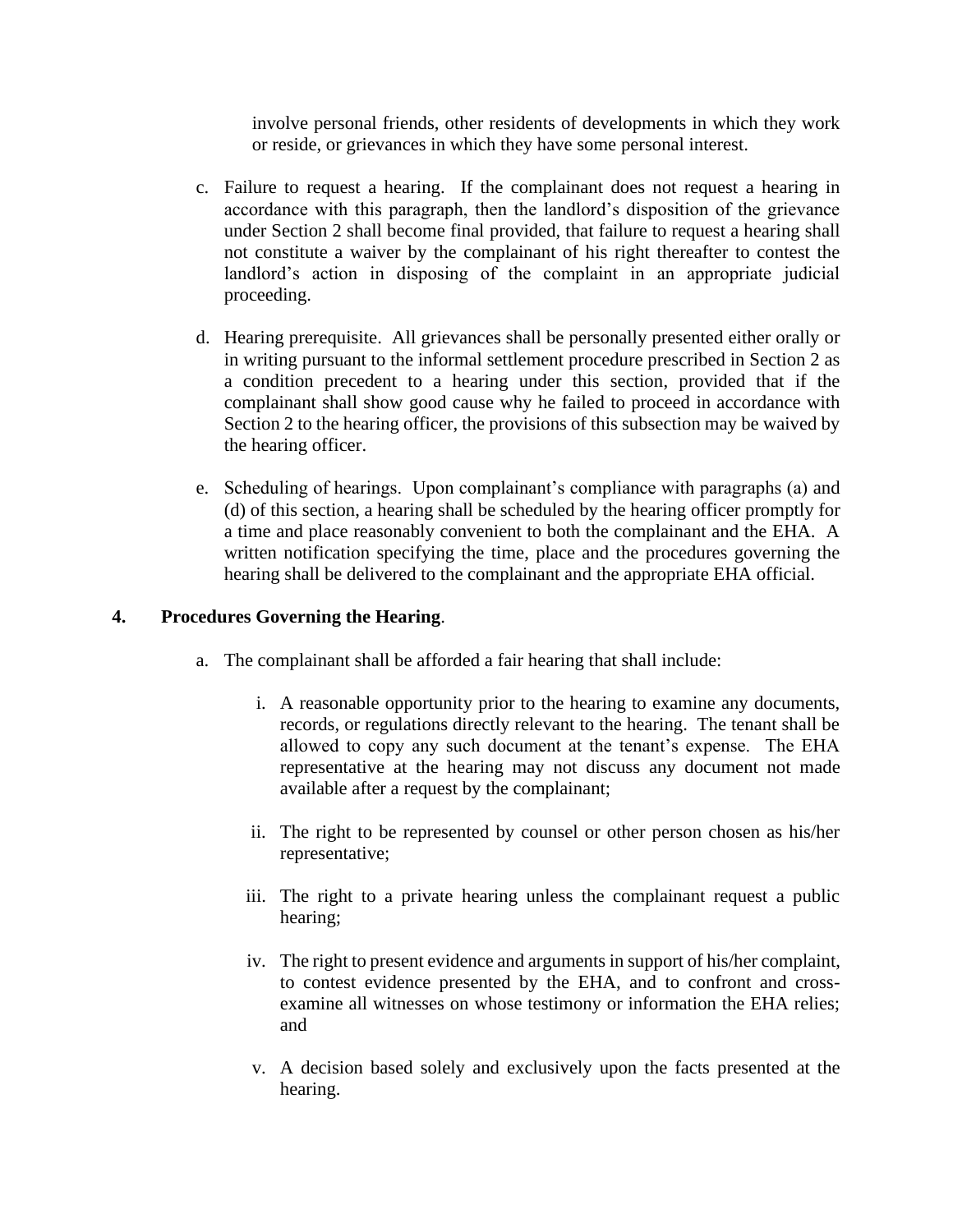- b. If there are no disputed issues of fact, the hearing officer may render a decision without proceeding with the hearing, if the hearing officer determines that the issue has been previously decided in another proceeding.
- c. If the complainant or the EHA representative fails to appear at a scheduled hearing, the hearing officer may make a determination to postpone the hearing for a period not to exceed 5 business days or may make a determination that the complainant has waived his right to a hearing. Both the complainant and the EHA shall be notified of the determination. If a determination has been made that the complainant or EHA has waived his/her right to a hearing it shall not constitute a waiver of any right to contest the EHA's disposition of the grievance in an appropriate judicial proceeding.
- d. The hearing shall be conducted informally and oral or documentary evidence pertinent to the facts and issues raised by the complainant may be received without regard to admissibility under the rules of evidence applicable to judicial proceedings. The hearing officer shall require the EHA representative, the complainant, counsel and other participants or spectators to conduct themselves in an orderly fashion. Failure to comply with the directions of the hearing officer to obtain order may result in exclusion from the proceedings or in a decision adverse to the interests of the disorderly party and granting or denial of the relief sought, as appropriate.
- e. The complainant or the EHA may arrange, in advance and at the expense of the party making the request for a transcript of the hearing.
- f. Accommodation for persons with disabilities. The EHA must provide reasonable accommodations for persons with disabilities to participate in the hearing. Reasonable accommodation may include qualified sign language interpreters, readers, accessible locations, or attendants. If the tenant is visually impaired, any notice to the tenant that is required must be in an accessible format.

# **5. Decision of the Hearing Officer**

- a. The hearing officer shall prepare a written decision, together with the reasons within a reasonable time, 15 days, after the hearing. A copy of the decision shall be sent to the complainant and the EHA. The EHA shall retain a copy of the decision in the tenant's file. A copy of such decision, with all names and identifying references deleted, shall also be maintained on file by the EHA and made available for inspection.
- b. The decision of the hearing officer shall be binding on the EHA which shall take all actions, or refrain from any actions necessary to carry out the decision unless the Authority's Board of Commissioners determines within a reasonable time (30 days), and promptly notifies the complainant of its determination, that: